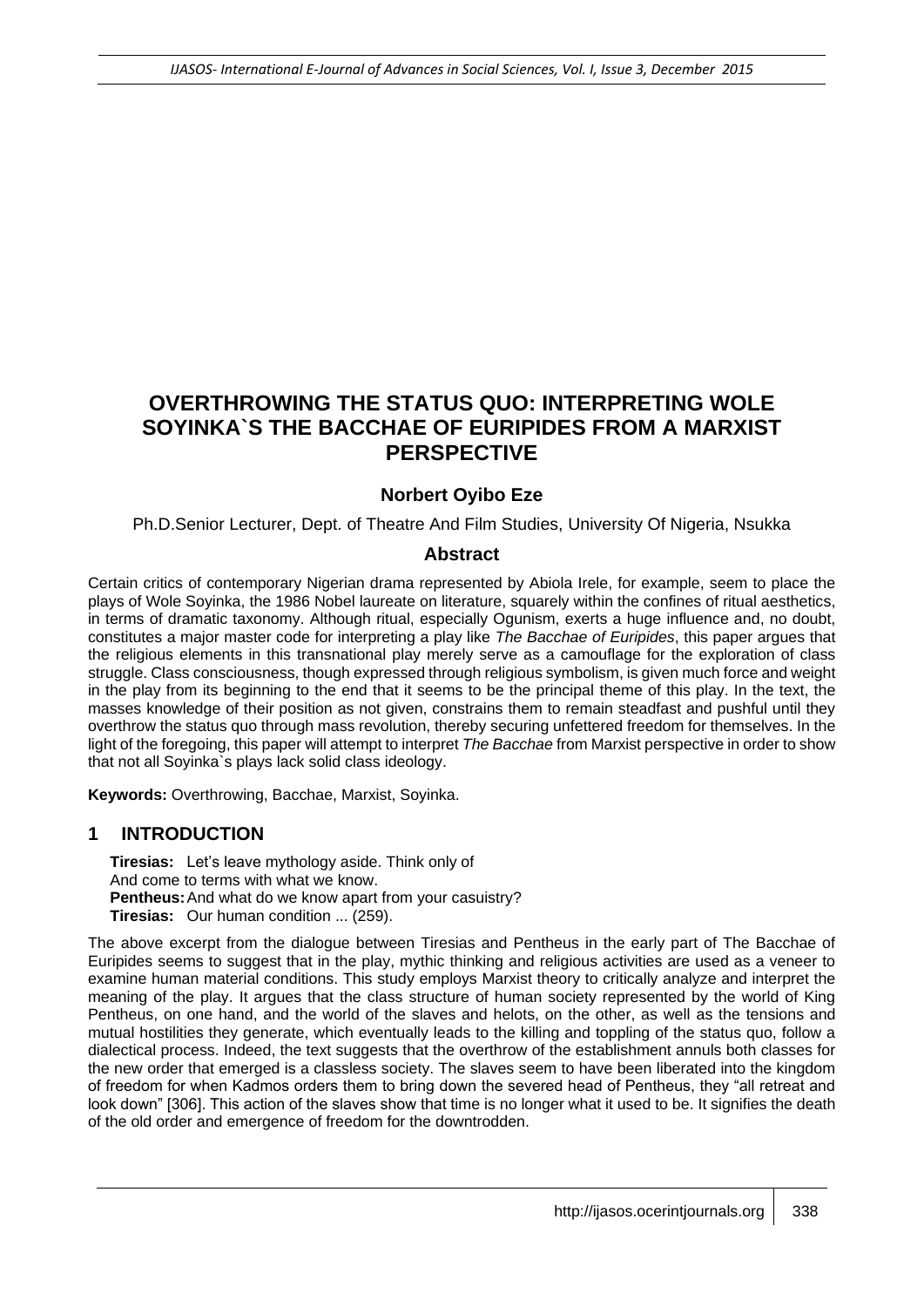## **2 MARXIST INTERPRETATION OF** *THE BACCHAE OF EURIPIDES*

The class structure of human society, of which its annulment is the principal goal of Marxism, is the main human condition that confronts us as we open *The Bacchae* for perusal. The first stage direction of the play is clear about this subject of human condition:

To one side, a road dips steeply into lower background, lined by the bodies of crucified slaves mostly in skeletal stage. The procession that comes later along this road appears to rise almost from the bowels of earth... In the foreground the main gate to the palace of Pentheus. Further down and into the wings, a lean – to build against the wall, a threshing floor. A cloud of chaff, and through it, dim figures of slaves flailing and treading. A smell of and sweat of harvest (235).

The picture painted above is that of two diametrically opposed classes, one, a suffering, toiling, oppressed, dehumanized and down–trodden, represented by the crucified and labouring slaves, and the other, a dominant, suppressing and exploitative class represented by Pentheus. The first intriguing and shocking discovery of Karl Marx and his adherents, in the study of human civilization and development, is the reduction of the human society into two discernible but unequal social formations – the exploiter and the exploited. In the preface to the 1883 German Edition of *The Communist Manifesto*, Fredrich Engels (marxist.org) notes that:

ever since the dissolution of the primeval communal ownership of land, all history has been a history of class struggles, of struggles between exploited and exploiting, between dominated and dominating classes at various stages of social evolution; that this struggle, however, has now reached a stage where exploited and oppressed class (the proletariat) can no longer emancipate itself from the class which exploits and oppresses it (the bourgeoisie), without at the same time forever freeing the whole society from exploitation, oppression, class struggles.

For the Marxists, according to Kamenka (1979), "Man is potentially the only subject in a world of objects and anything that turns him into object, subordinates him to powers outside himself, is inhuman". A major human condition that horrifies the Marxists, which is expressed deeply in The *Bacchae*, is the issue of slavery. In the text slavery is used to illuminate total abasement of a class. It is used as a tool for extreme alienation of man from his kind. In the play, the slaves are shown to lack any right to self–determination. They are confined to a solitary place from where they are drawn to work or to be flogged to death as objects of sacrifice in a monstrous ritual, notwithstanding the fact that they provide the labour that sustains the economy of the nation.

However, the text is full of sentiments suggesting that the slaves resent their inhuman treatment. The conversation between the slave leader and the Herdsman exemplifies this:

Leader: Flogged to death? In the name of some unspeakable rites?

**Herdsman:** Someone must cleanse the new year of rot of the old or, the world will die.

**Leader:** Why us? Why always us?

**Herdsman:** Why not?

**Leader:** Because the rites bring us nothing! Let those who profit bear the burden of the old year dying.

**Herdsman:** Careful (Points to the row of crosses) The palace does not need the yearly feast of Eleuis to deal with rebellious slaves (237).

This brief discussion between the slave leader and the Herdsman demonstrates that the slaves never see their state of existence as given, and hence do rumble and rebel from time to time even though perceived acts of insurrection frequently earn them crucifixion.

The slave question is a form of contradiction that is the first necessary condition for change because servility creates a relationship of mutual hostility between the master and the slaves. It is, therefore, argued that in *The Bacchae,* Dionysos is a revolutionary force that comes to give impetus to the struggle of the downtrodden class to liberate itself from a "pre–industrial kind of society where hardship and suffering and waste of human resources" (*Marxism and Ethics* 22) are the order of the day. Dionysos comes to set the masses free from King Pentheus who has become drunk with power and who wants all his orders to be hallowed while he crushes the people's struggle for self–determination.

Dionysos' reaction to Pentheus's power drunkenness gives psychological boost to the masses enabling them to become increasingly disquieted with their existential condition. The slaves and the helots see Dionysos as a symbol of change and emancipation. Before the emergence of Dionysos, the atmosphere was pervaded with all kinds of restrictions. People were in chains under an authoritarian leader who unabashedly denies them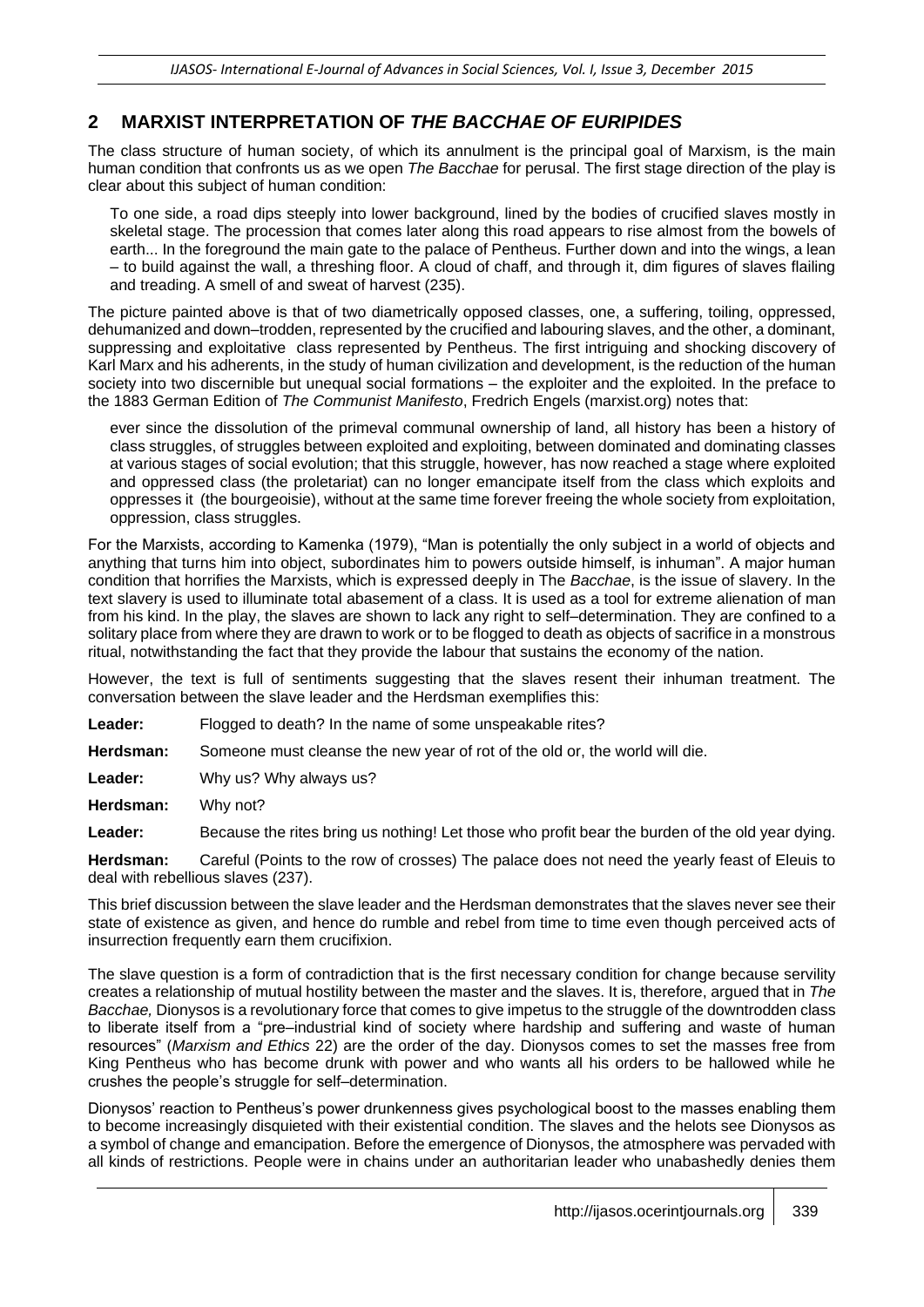their fundamental human rights, including the rights to life, freedom of worship and speech. Pentheus is portrayed as a personification of oppression and suppression. His very first statement in the play suggests that he abhors freedom of worship. On learning in his trip abroad that Thebes has accepted a new god, he becomes furious and on his return, orders that adherents of the god should be "Hunted down. Chained and caged behind bars of iron" (256). And for invading his territory, he promises Dionysos the following punishment:

I'll initiate his balls from his thighs once we have him safely bound. I'll initiate that head away from his body.... I' II bring an end to the cunning subversion (257).

*The Bacchae of Euripides* is one of the plays Soyinka wrote during his 1971 – 1975 self-exile. Gibbs (1986) in *Critical Perspective on Wole Soyinka*, argues that the play is written partly from an anxiety to make a political comment". Indeed, Soyinka's adaptation associates Pentheus "very strongly with death, repression and megalomania" (III) in his handling of perceived offenders. In his PhD thesis, Eze (2014) observes that "Pentheus is shown throughout the play to be bloodthirsty, ruthless and too impatient with criticism" (132). As a political overreacher, he appears fixated in his thinking about power, always acting the part of a lion. His personality is never at any point tempered with humanity. In fact, he is an arrogant leader to whom "power is all that matters' (*The Bacchae* 261). He is not ready to countenance any form of opposition or rivalry. As his grandfather, Kadmos tells us, his name means sorrow, and throughout the play, he plans sorrowful endings for those that he perceives to be radicals. He seldom makes any statement against these people without punctuating it with chain and pain–infested words. Dionysos harps on this when he tells him:

You Pentheus because you are a man of chain. You love chains. Have you uttered one phrase today that was not hyphenated by chains?/You breathe chains, talk chains, think chains.

Your world is bound in manacles.../Even in your repose you are a cow chewing /the cud, but for you it is the molten iron/issuing from the furnace of your so – called/Kingly will (284).

The above opinion portrays Pentheus as an epitome of bondage. In his Theban society, the masses cannot even speak freely. For airing his view about Dionysos, Tiresias gets a severe punishment from the king who orders his attendants to:

Find the place where this prophet sits/Faking revelations out of bird song. Go,/Pry it up with crowbars, heave it over/Upside down. Demolish everything you see./Throw his fillets out to the wind and weather (262).

And when an old attendant wondered why such a cruel penalty should be meted to the prophet for merely expressing an opinion, Pentheus not respecting age deemed sacrosanct by the land, "fetches him a slap which knocks him flat" (263). Of course, such inhuman indifference, hitting down an old man as well as demolishing the house of a sage, is variously and openly condemned by the slaves as the summit of corrosive madness. In another vein, the Herdsman who reports the activities of the Bacchantes on the mountain to Pentheus does so under a solicited oath. He solicits to speak freely under oath because "Master, you have a cruel temper/We, your subject/Know it to our cost/And all too often" (278).

In fact, Pentheus's oppressive rule had earlier constrained Kadmos to regret to have handed power to him. He told Tiresias:

I don't understand it. I am restless with a thousand schemes. Why should I keep thinking now I should never have left the throne to Pentheus?/I know he will do something wrong.../There are still soldiers loyal to me./We could stage a coup d' et at (254).

In fact, Pentheus`s rage for power, his mistreatment and incarceration of a god, shows that he does not know the limit of his power and this seems to leave everyone gasping for breath. The African slave who sees Dionysos as the soul of liberty and the seed of a new order laments what appears to be double tragedy for him:

Why am I rejected? Why am I a second time rejected O blessed Nile. First banished from your banks into this city, a slave. And now to see the promise broken, the messenger of Bromius in chains heavier than mine!{271}.

It is because the situation in Thebes at the present is intolerable that makes Tiresias to foresee "uprising "and "bloodshed" (246).

The idea of losing power to maintain control causes Pentheus to become paranoid, even schizophrenic. He must regain absolute authority by all means and is ready to sink everyone, to destroy all who seem to stand on his way to fulfil this burning desire, including his own mother. His conversation with Dionysos on their way to the mountain makes this clear: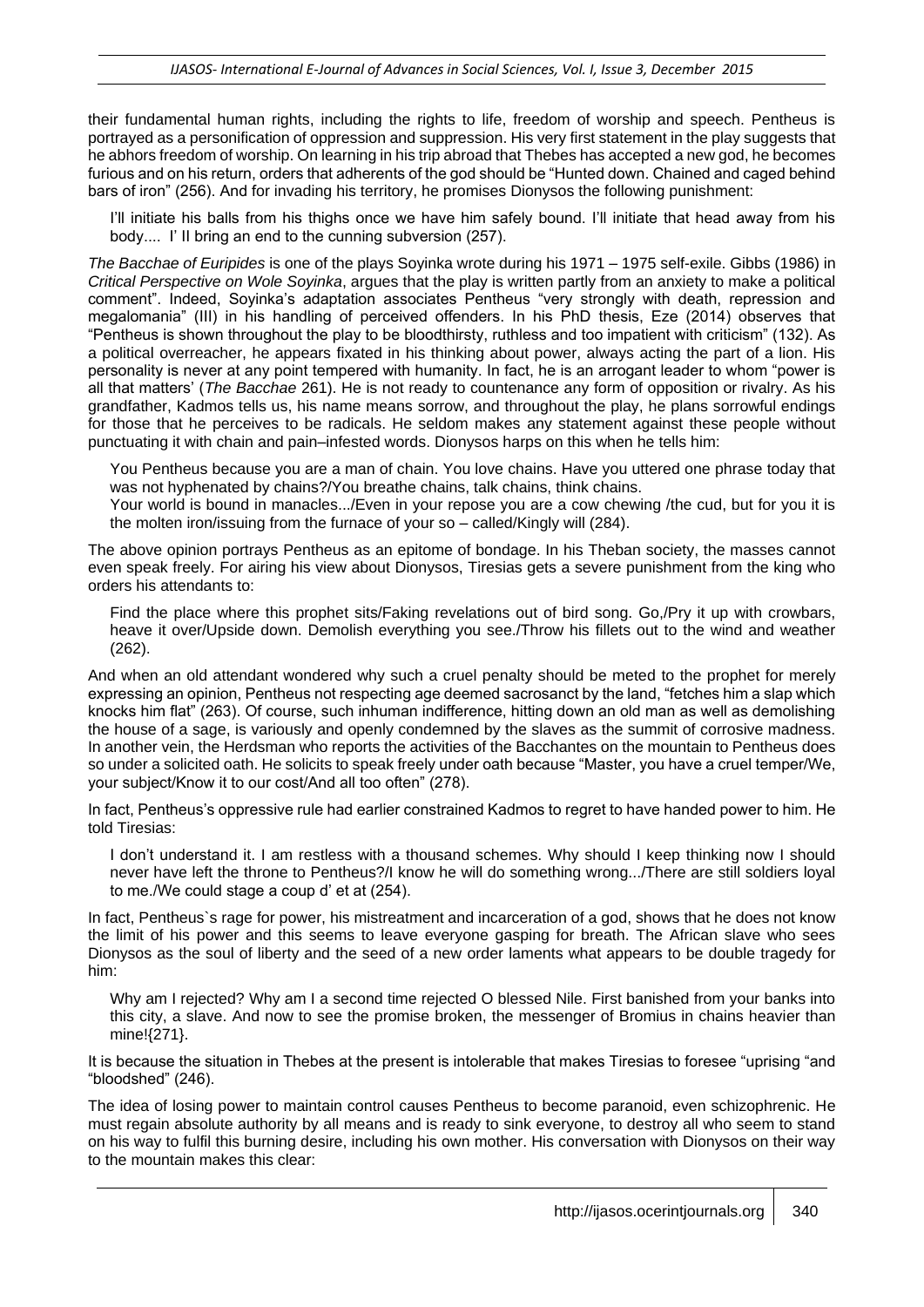- Pentheus: Mind you, I shall not forgive Tiresias, Or grandfather. They should have set A good example and save me all this bother. Dionysos: You will meet them on your way. Your grandfather/shall be cruelly punished.
- And Agave. Pentheus: She most especially. My own mother What a disgrace? /Hope we don't find her Doing something really disgusting at those revels I would be forced to kill her–for the honour Of the house of Kadmos.you understand? (290).

The above conversation shows that Pentheus considers power to be above even filial love. His urgent need to quell opposition at all costs propels him to give primacy to passion over and above reason and to show blatant disregard to wise counsels as well as to be hasty in actions and decision-making. His love for power makes him to hold both men and god in contempt. Indeed, he is portrayed in the text as a deeply flawed ruler who is ignorant of knowledge usually gained from self-control. Both Kadmos and Tiresias try to guide him on the path of reason by letting him to know at least the limitations of man as a mortal. On this issue, Tiresias tells Pentheus:

If only you would lose this notion that power Is all that matters in the life of man Do not mistake for wisdom these fantasies Of your sick mind. Abandonment? Restraint is something people must practise Themselves. It cannot be imposed...Answer me, is control not built/upon self-knowledge? (261)

Instead of seeking knowledge about the nature of mankind, Pentheus's position as a king and his gift of power of expression constrain him to become arrogant and self-conceited which enable him to utter abominable and unspeakable words that foreshadow his destiny. According to Maduako (1991), "when Pentheus submits himself gradually and yet inexorably to the charm of the Dionysian magic, he accepts a cup of wine from the god and drinks it, thereby accepting his fate as a scapegoat" (259). For me, this humiliating acceptance is a proof that knowledge will forever govern ignorance. Maduako (1991) argues that handing power over to Pentheus instead of Ichion, his father:

…might be deliberate since the dramatist can then highlight Pentheus as an inexperienced young man, who sticks doggedly to his own views in spite of all evidence to the contrary. For Pentheus betrays a stubborn temper that is inhuman. Not even his grandfather's pleadings nor Tiresias' reasoning can persuade him to reconsider his stand on Dionysus. His tragic flaw is his rigid commitment to principles, whereas balance is said to hold the key to life.

Etherton (1982), in the *Development of African Drama,* argues that "Pentheus represents the nobility sustained by established order: the law, the army and of course the mysteries". However, the coming of Dionysos and the freedom it symbolizes has gripped the minds of the people of Thebes, causing all those who suffer under Pentheus's autocratic government–the helots and the slaves especially who have been constantly in active rebellion, to form a formidable alliance with Dionysos in order to secure their freedom. Pentheus's commitment to continuity is countered by the people's resolve to be emancipated. A lot of energy is released on both sides. In fact, Etherton stats that "the more repressive Pentheus becomes... the more violent becomes the reaction against him" (231).

Marxism is interested in change and in men making their own history. But as Baxandall and Morawski (1977) observe, "Men make their own history, but they do not make it just as they please; they do not make it under circumstances chosen by them but under circumstances directly encountered". The lower status accorded to women in Thebes and the inhuman condition under which the slaves work and live constrain them to become revolutionary, to muster all the courage at their disposal, no matter the cost, in a struggle to pull down a wall of inhibition that is Pentheus.

For the slaves, Pentheus is not a man but, "A beast run wild./A crop of dragon's teeth/That earth has never tamed with nursing (272). A man of this nature is not dealt with lightly. He must be confronted if the slaves must actualize their dream of freedom. This is the reason they openly rumble, not deterred by the dungeon nor crucifixion. They make supreme sacrifice from time to time because as one of them notes, "A scent of freedom is not easily forgotten" (236).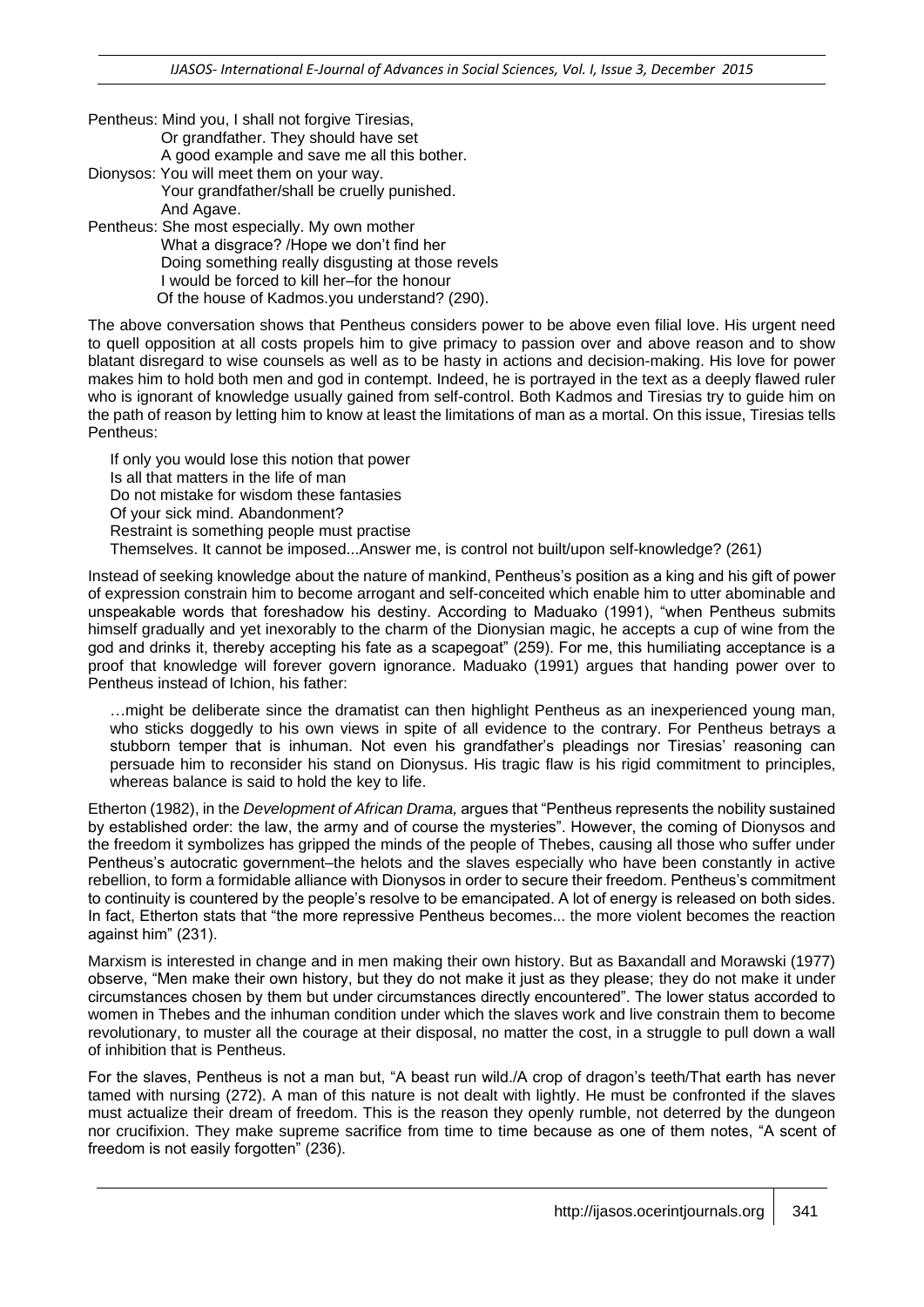In presenting the logic of their rebellion, the slave leader tells one of the slaves who wondered that they have gone far already in challenging the status quo that, "when the present is intolerable, the unknown harbours no risks" (240). The implication is that the need for a new order is not a matter of choice but necessity.

For Marx, the human essence has no true reality. Humans are plastic and shaped by their circumstances especially the economic circumstance under which they live. In *The Bacchae,* Pentheus and the slaves are committed to opposite sets of irreconcilable truth. What they consider reasonable and good have no meeting point. The social circumstances that characterize the world of Pentheus and that of the slaves and helots are contrary to each other. Pentheus is governed by the law of absolutism and monopoly and for him, order must remain as it is because in the prevailing circumstance or order, he not only enjoys the "necessaries" of life, but determines how everyone else must live. And to realize this, he ensures that the condition of the other class grows worse by the day. The order that Pentheus cries out that he must have is the order that makes the slaves and the helots *persona non grata,* and subjects them to forced labour and ritual objects. On the other hand, the order which the slaves want is that which will set them free from bondage and servitude and grant them opportunity for self-determination. Pentheus is not ready to acquiesce to this type of order and, therefore, uses the forces of the state to suppress any form of threat.

Violence becomes inevitable because both in thinking and action, Pentheus is not disposed to any form of change. For the oppressed in the play, violence is a means to an end, one step they need to take in darkness that will usher them into the marvellous light of a new and better existence. In *The Phenomenology of Mind*, Hegel (1967) expresses the view that:

The law again, which is opposed to law of the heart is divided from the heart and exists on its own account. Mankind which is bound to it does not live in blissful unity of the law of the heart, but either lives in dismal separation and suffering, or at least in deprivation of the enjoyment of itself in obeying the law.

What is implied in the above statement is that any condition that chains man down and makes it impossible for him to actualize himself is a violent ordinance of the world, and that any means employed to resist it is justified, as long as the goal is, according to Hegel, to "do away with the suffering arising from it as well as to bring about the welfare of mankind" (393). For the Marxists, the oppressed participation in violence does not make them irrational. For them, violence is a social communicative praxis used by the deprived to reduce sensory overloading, exert pressure on political institution and as is the case with *The Bacchae of Euripides*, to overthrow oppressive regime and to secure freedom for the exploited and suppressed.

For the slaves and especially the African slaves who, appear to be doubly alienated, the emergence of Dionysos is a sign of their deferred freedom coming to a head. The slave leader reassures the rest of this by telling them:

You hesitant fools! Don't you understand? Don`t you know? We are no longer alone-/Slaves, helots, the near and dispossessed!

The master race, this much vaunted dragon sprawn,/Have met their match./Nature has joined forces with us (240).

In the text. Dionysos is posited as a reconciler of "the warring universe" (251), an elixir and equalizer. The 1<sup>st</sup> Bacchante explains that Dionysos is the one "who opened our eyes to the freedom of souls, to the liberation of waters" (246). And with respect to the role of the god as a leveller, Tiresias posits:

He has broken the barriers of age, the barrier of sex or slave and master. It is the will of Dionysos that no one be excluded from his worship (255).

The 1<sup>st</sup> Bacchantes and Tiresias's statements above are enlightening for they seem to open the masses' eyes of understanding, constraining them to become fully aware that, "Thebes has fallen out of love" and that "the hour we long awaited" when "what is hidden must... come to light, (253), is now. This suggests that the proletarian class has become conscious of "its position and needs" (Eze 73). What is hidden that has come to light is the bourgeois ideology, which, according to Macintyre (1971), falsifies reality by assuming that existence is "solid and determinate, a matter of existence filling out pre–existing roles, a matter of existence filling out an already determined essences. The masses' consciousness of the fact that their suffering is not supernaturally imposed but man-made, pushes them to become restive and to get ready to deliver a precise judgement against Pentheus who has shown himself to be "a symbol of mindless aristocracy (Williams 38). Indeed, the theory of historical materialism seems to issue forth in action here. Discussing the slaves' growing political consciousness Muoneke (1980), states that Soyinka portrays the slaves as moving gradually from a cautions subservience to Pentheus to an open allegiance to Dionysos" (25).

Historical materialism is a consummate theory formulated by Marx and Engels for the purposes of arming mankind especially the working class with knowledge about historical development. It is a scientific attempt to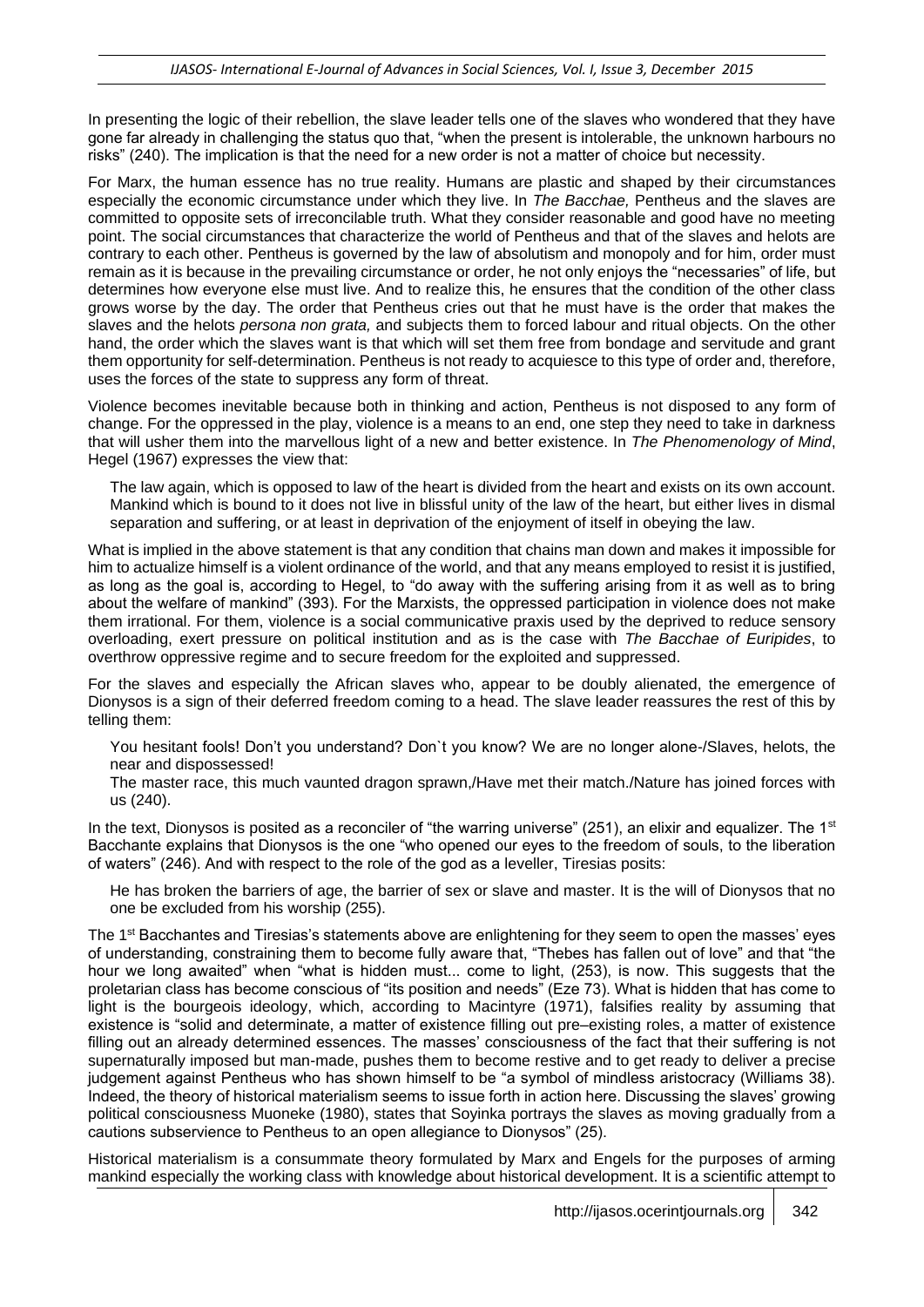relate history to human activity. The theory posits that man can know the world and the laws that guide its development and operation, and that he can employ this knowledge in radically transforming the world and his own material condition of existence. Through this doctrine, Marx and Engels hope to make the proletariats to become fully aware of their position and need, the need for emancipation and self-determination. It seems to me that it is the new political awareness that compels the slaves to destroy "their prison and chains in the divine dance of joy" (Moore 150). Their mounting hostility and revolutionary activity get to the peak at the mountain where through the manipulative activity of Dionysos, they join forces with the helots to topple the authoritarian government of Pentheus by killing and dismembering him body. The dance of Dionysos is the dance of freedom and emancipation.

Dieke (2010) articulates what Dionysos represents in "four symbolic frames: the nihilistic, the tragic, the Dionysian and finally the frame of the heroic individual". For him, the nihilistic is the frame of despair and anxiety which emerges from what Ruy (1968) refers to as the "decomposition of culture". Dionysos vents this nihilistic anger on Pentheus by burning down his palace and secondly by influencing his brutal decapitation. Nihilism for Dieke is "not destructive but tragic for it contains within its negative ideology and rhetoric the very basis for regenerative growth" (81). In *The Bacchae*, the killing of Pentheus paves way for a new culture where freedom exists for all.

Dieke further states that the nihilistic and the tragic visions are linked by a certain ineffable complementarity, which Nietzsche finds Dionysus to symbolize. Illuminating the personality of Dionysos in detail, Dieke (2010) writes that:

Dionysus is Prometheus, Faust, Zarathustra; he is skeptic, critic, destroyer, builder, and creator. He is the "Ur-Eine" primal oneness and the ground of being, ever contradictory and ever suffering; he is Schopenhauer's eternally striving will.<sup>3</sup> He is also the will to power, the will to overcome, to affirm and to create. Dionysus is Nietzsche's symbol of modern man who has lost all traditional values and believes and faces nihilism and despair. But he also represents the heroic individual who overcomes nihilism and finds a new meaning of life, one that Nietzsche designates as Dionysian and tragic (83).

In *The Bacchae,* we find Dinysos arrested, chained, shaved and imprisoned. We see him setting himself free from all manner of threats from Pentheus. We find him indulging in nihilistic actions of burning down Pentheus's palace and manipulating his odious death. He turns the tide against the king while liberating the slaves and the helots that have long been subjected to inhuman treatment by the king.

The state of affairs in Thebes after the death of Pentheus equals to the Marxist perception of an ideal human society as a classless society, where the whole of humanity, according to Stefan Morawski, comes into the "Kingdom of freedom" (*Marx and Engels on Literature and Art* 7). In examining the state of social formation after the exit of Pentheus, Obi Maduako quotes Nietzsche to have written that:

Not only does the bond between man and man come to be forged once more by the magic of the Dionysian rites, but nature itself, long alienated and subjugated rises again to celebrate the reconciliation with his prodigal son, man... Now the slave emerges as a freeman; all the rigid hostile walls which either necessity or despotism has created between men are shattered (250).

Classless society which appears to be the new order that emerges at the end of the play is in agreement with Marxian disposition. What is remarkable is that Cultural Revolution in the text followed a dialectical pattern and never results from pastiche of events. In the first instance, the dominant class bred oppression, exploitation, suppression and wastage of human resources. The lives of the people who drive the economic activities were daily dissipated. This unacceptable social arrangement encourages rumbling among the slaves and the result is open confrontation. Obi Maduako maintains that "the confrontation between the rebel and authority causes a crisis out of whose ruins emerge a new order" (250). This writer agrees with Maduako that in *The Bacchae of Euripides* as adapted by Wole Soyinka, "The myth of the god is a self–conscious factor in the revolutionary dynamics for social change" (251). It is a camouflage to make a bold statement about political overreaching, exploitation and suppression of the masses and the tedious tasks involved in the quest for freedom and selfdetermination. It is important to note that the slaves are never content with their material condition and their knowledge that it is man-made makes them to rumble and to complain openly. This is why they quickly and boldly accept the opportunity Dionysos offers them to regain their freedom.

## **3 CONCLUSION**

The central argument of this paper is that in spite of its mythic veneer, Soyinka's *The Bacchae of Euripides* is politically impacted, as it were, by the Marxist ideology. The first issue of Marxist significance is the demarcation of the world of the play into two antagonistic classes which represent the Marxist proletarian and bourgeois